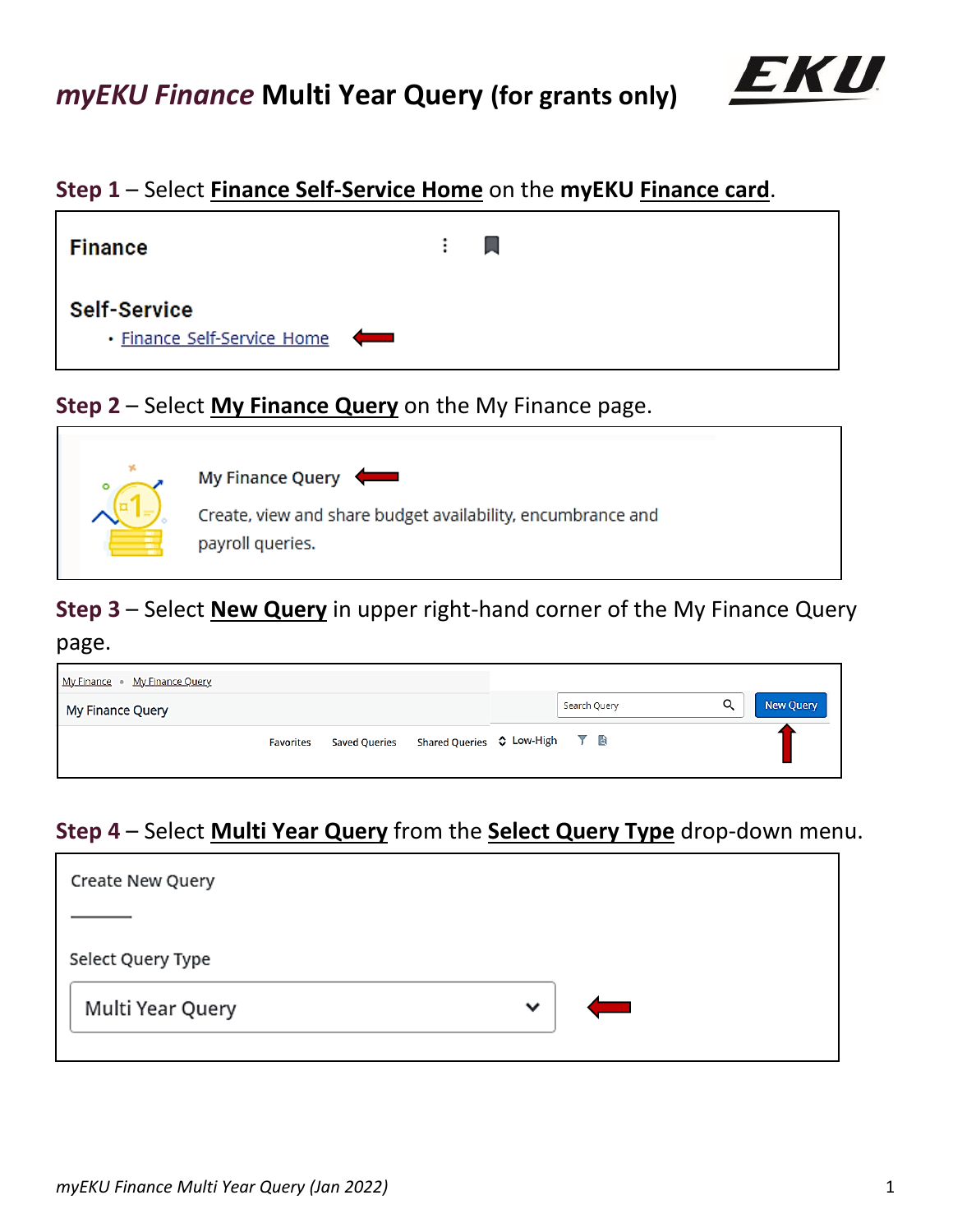**Step 5** – Enter the query parameters.  $\star$  Required  $\star$  Optional

- $\bigstar$  o **Chart** Enter E (Eastern).
	- o **Index** Not used.
- $\bigstar$   $\circ$  **Grant** Enter six-digit grant ID (usually the same as the grant org code.) Contact Budgeting for access if Grant ID is not available.
- $\frac{1}{N}$   $\circ$  **Account** Enter account type wildcard (7% for Operating; 6% for Labor; 5% for Revenue). Check "Include Revenue Accounts" if querying revenue. You may also leave this field blank to query all accounts.
- $\frac{1}{X}$  o **Activity** Optional or leave blank.
	- o **Location**, **Fund Type** and **Account Type** We recommend leaving these fields blank.
	- o **Fund, Org** and **Program** Leave blank. These fields will default based on the grant ID entered.

| Chart*                                                  | Index                                |  |
|---------------------------------------------------------|--------------------------------------|--|
| E Eastern Kentucky University<br>$\times$ $\times$<br>★ | Choose Index                         |  |
| Fund                                                    | Grant*                               |  |
| Choose Fund                                             | Choose Grant<br>大<br>$\check{ }$     |  |
| Organization                                            | Account                              |  |
| Choose Organization                                     | Choose Account<br>☆<br>$\check{ }$   |  |
| Program                                                 | Activity                             |  |
|                                                         |                                      |  |
| Choose Program                                          | ☆<br>Choose Activity<br>$\checkmark$ |  |
| Location                                                | Fund Type                            |  |
| Choose Location                                         | Choose Fund Type<br>$\checkmark$     |  |
| Account Type                                            |                                      |  |
| Choose Account Type                                     | Include Revenue Accounts<br><br>◡    |  |